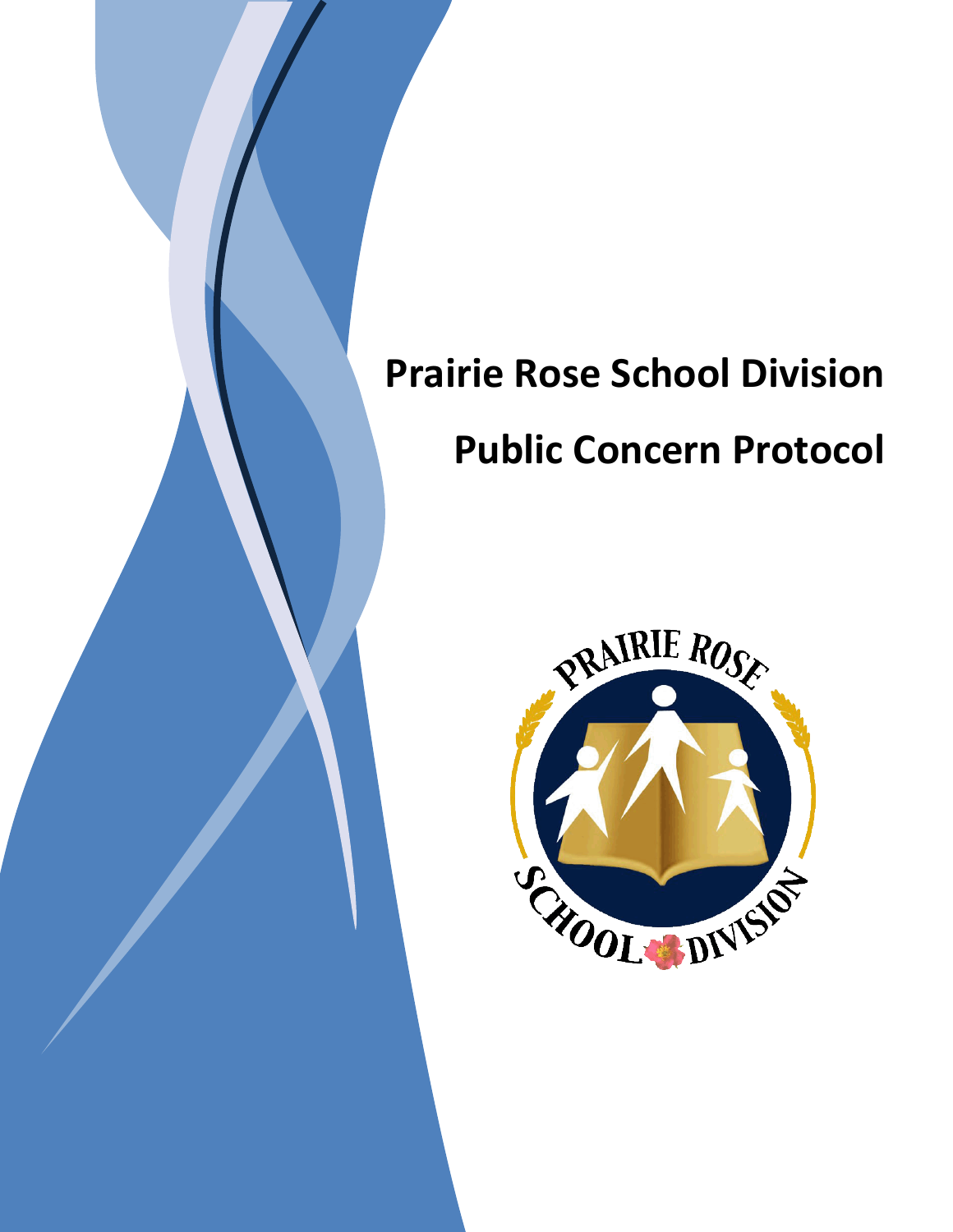# **Prairie Rose School Division Public Concern Protocol**



Prairie Rose School Division recognizes that at times, parents/guardians or community members will have concerns regarding division employees, school courses/programs, or school and/or divisional practices.

Concerns brought forward by individuals to the attention of Prairie Rose School Division staff must be addressed.

Any Prairie Rose School Division employee or Board member contacted by a parent/guardian or community member with a concern will acknowledge the concern and advise them to follow the Public Concern Protocol.

# **Guiding Principles**

The following principles apply to all individuals involved in addressing a concern:

- All communications need to be conducted with decorum and respectfulness.
- Seek to understand each other's point of view.
- Communications need to be conducted in a timely fashion.
- All individuals involved have a right to confidentiality.

## **Procedure**

Every reasonable effort should be made to directly resolve a concern with the Prairie Rose School Division staff member. If no resolution can be made, the individual with the concern is invited to proceed to deal with the concern through the levels of supervision.

| Step 1: Individual               | <b>Step 2: Supervisor</b>    | <b>Step 3: Supervisor</b>       | Step 4                   | Step 5                |
|----------------------------------|------------------------------|---------------------------------|--------------------------|-----------------------|
| <b>School Based Staff</b>        | <b>School Principal</b>      | Superintendent/CEO or           | <b>Board of Trustees</b> | Minister of Education |
|                                  |                              | <b>Assistant Superintendent</b> |                          |                       |
| <b>Transportation Staff</b>      | Transportation               | Secretary-Treasurer/CFO or      | <b>Board of Trustees</b> | Minister of Education |
|                                  | Supervisor                   | Superintendent/CEO              |                          |                       |
| Clinician                        | Director of Student          | Superintendent/CEO or           | <b>Board of Trustees</b> | Minister of Education |
|                                  | <b>Services</b>              | <b>Assistant Superintendent</b> |                          |                       |
| <b>PRSD Administration Staff</b> | Secretary-                   | Superintendent/CEO or           | <b>Board of Trustees</b> | Minister of Education |
|                                  | Treasurer/CFO                | <b>Assistant Superintendent</b> |                          |                       |
| <b>Teacher Leaders</b>           | Assistant                    | Superintendent/CEO              | <b>Board of Trustees</b> | Minister of Education |
|                                  | Superintendent               |                                 |                          |                       |
| <b>School Principals</b>         | Superintendent/CEO           |                                 | <b>Board of Trustees</b> | Minister of Education |
| Transportation                   | Secretary-                   | Superintendent/CEO              | <b>Board of Trustees</b> | Minister of Education |
| Supervisor, Facilities           | Treasurer/CFO                |                                 |                          |                       |
| Supervisor, IT Supervisor        |                              |                                 |                          |                       |
| Assistant Superintendent,        | Superintendent/CEO           |                                 | <b>Board of Trustees</b> | Minister of Education |
| Director of Student              |                              |                                 |                          |                       |
| Services, Secretary-             |                              |                                 |                          |                       |
| Treasurer/CFO, Human             |                              |                                 |                          |                       |
| <b>Resources Manager</b>         |                              |                                 |                          |                       |
| Superintendent/CEO               | <b>Board of Trustees</b>     |                                 |                          | Minister of Education |
| Trustee                          | <b>Board of Trustees</b>     |                                 |                          | Minister of Education |
| <b>Board of Trustees</b>         | <b>Minister of Education</b> |                                 |                          |                       |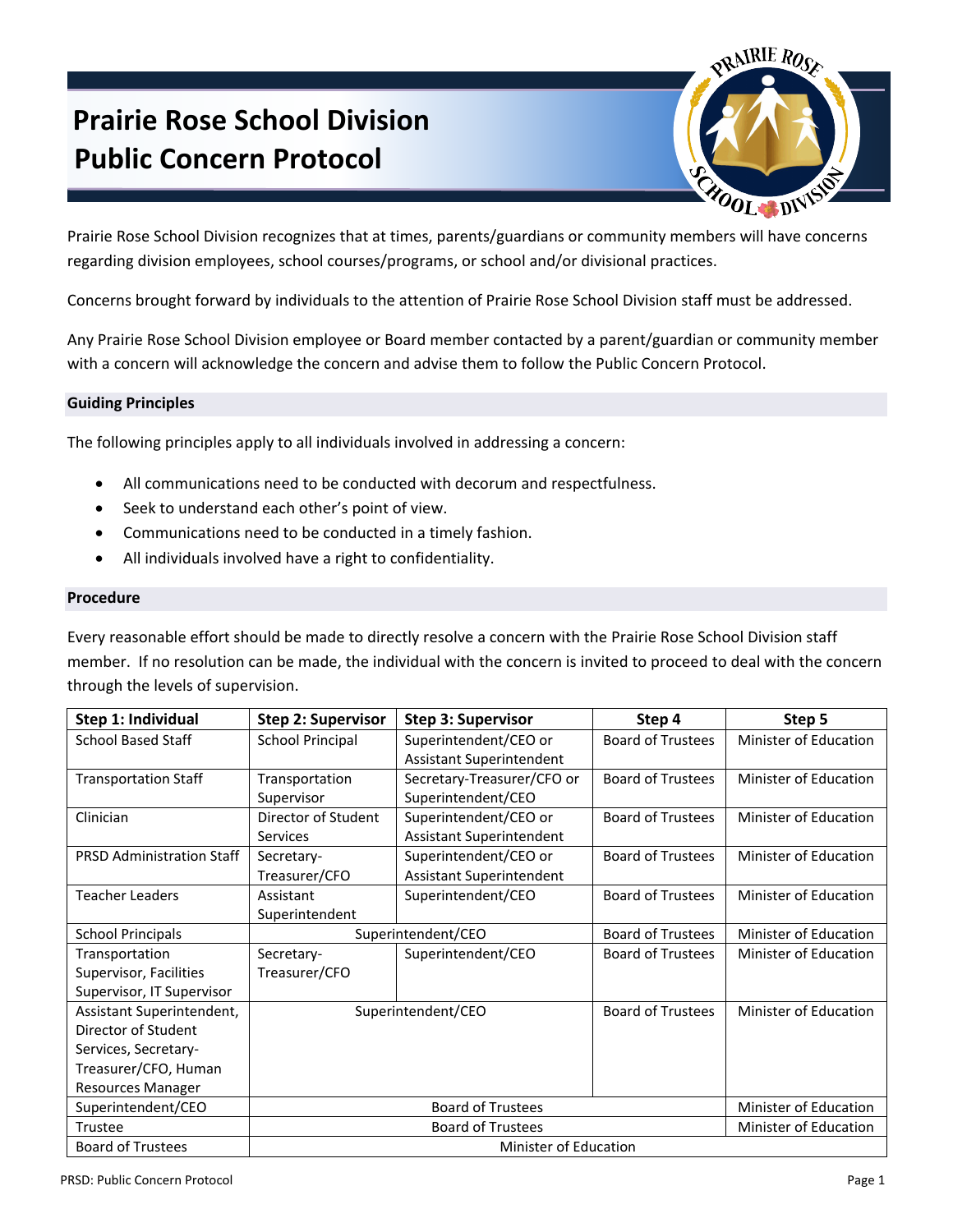#### **Step One – Discuss with Staff Member**

- An individual with a concern should express the concern directly with the staff member involved. Every reasonable effort should be made to resolve the concern at this level.
- If the approached staff member is unable to address the concern, the staff member should direct the individual to appropriate supervisor.
- The individual with the concern may be accompanied by an advocate/support person.
- If either party refuses to meet to address the concern, the matter can be referred to Step Two Share Concern with a Supervisor.

## **Step Two – Share Concern with a Supervisor**

- If no resolution has been made at Step One, the individual with the concern should bring the concern to the direct supervisor of the staff member involved.
- The individual may choose to complete a Public Concern Form. These forms are available at the main office of all schools or can be downloaded from the respective school or divisional websites.
- An individual with a concern should bring it forward in a timely fashion; within ten working days of the specific incident.
- Upon being advised of the concern, the supervisor will communicate with the individual registering the concern in a timely fashion; usually within ten working days.
- The supervisor will make every effort to resolve the concern.
- The individual with the concern may be accompanied by an advocate/support person.

## **Step Three: Discuss with Divisional Administrator**

- If no resolution has been made at Step Two, the individual with the concern should contact the appropriate division administrator in a timely fashion; within ten working days and forward an updated Public Concern Form.
- If the supervisor involved is the Superintendent/CEO, the individual with the concern may proceed directly to Step Four.
- Upon being advised of the concern, the division administrator will communicate with the individual registering the concern in a timely fashion; usually within ten working days.
- The division administrator will make every effort to resolve the concern.
- The individual with the concern may be accompanied by an advocate/support person.

# **Step Four: Appeal to the Board of Trustees**

- If no resolution has been made at Step Three, the person with the concern may appeal to the Board of Trustees through presentation at a regularly scheduled Board meeting.
- The individual with the concern will update and forward the Public Concern Form and forward it, along with supporting documents, to the Secretary Treasurer/CFO.
- Every effort will be made to place the individual onto the next Board meeting agenda.
- The Secretary-Treasurer/CFO will confirm with the individual the date, time, and location of the scheduled meeting with the Board. The individual will be reminded that he/she may be accompanied by an advocate/support person.
- The Board will be provided with the individual's documentation ahead of the meeting.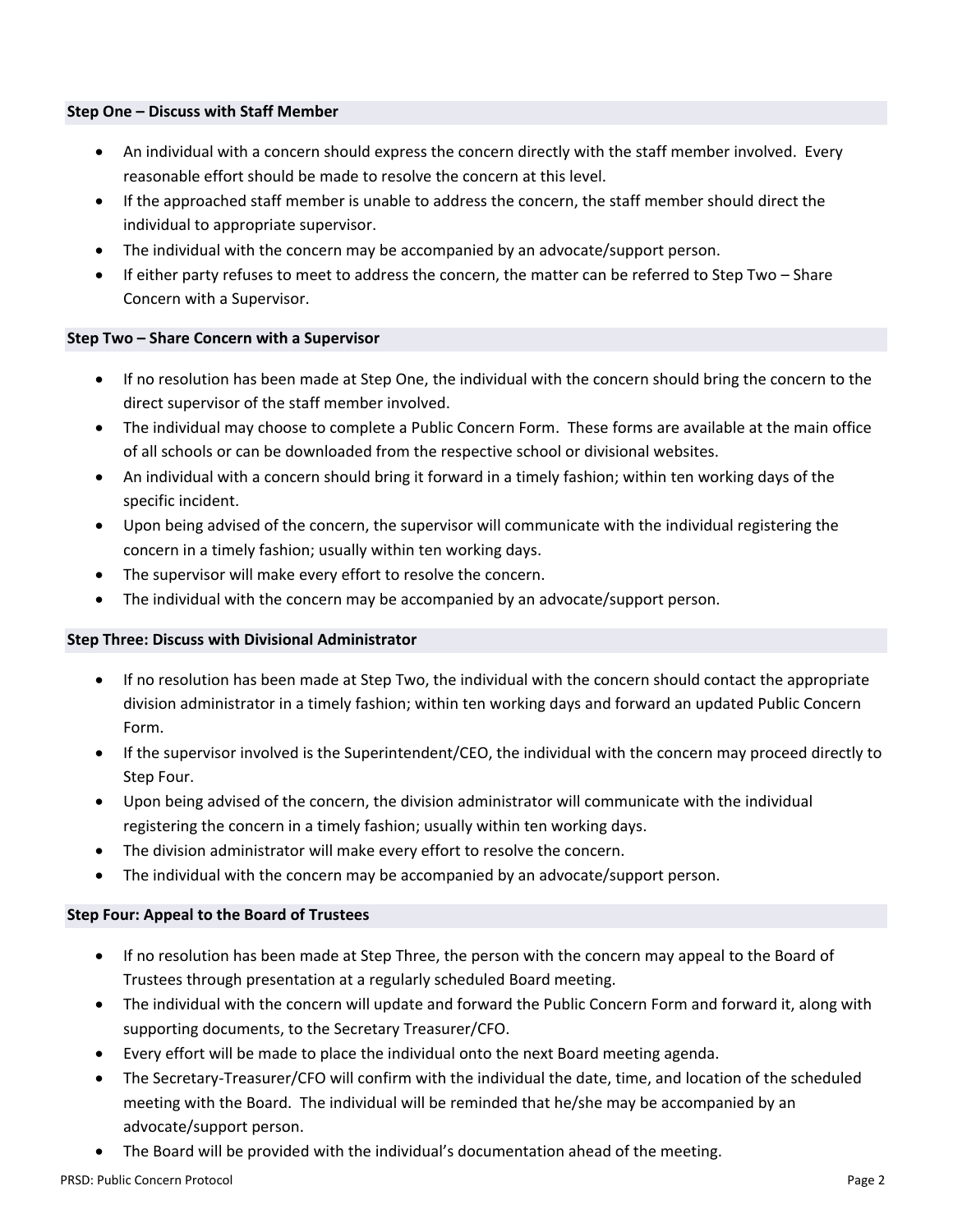#### **Presentation Format**

- At the meeting, the individual will have an opportunity to:
- Present the concern to the Board of Trustees.
- Share, from their perspective, why they are concerned.
- Share potential recommendations for resolution of their concern.

#### **Board Response**

 The Board shall respond to the individual, in writing, in a timely fashion; usually within ten working days of the presentation.

At each of these steps, Prairie Rose School Division staff has the right to review any written concerns about them. If a concern may lead to disciplinary action, they are entitled to Association/Union representation. At all times, Prairie Rose School Division staff should be part of the eventual resolution of the concern.

#### **Step Five: Appeal to the Minister of Education and Training**

- If there is no resolution to the complaint at Step Four, the individual with the concern may share the concern with the Minister of Education and Training.
- The Ministry may request to review all supporting documents.

#### **Protocol Communication Requirements**

- The Superintendent/CEO shall ensure that this procedure is reviewed with all school and divisional administrators and supervisors at the first scheduled Administration Council meeting of each school year.
- Each school principal shall review this procedure in September of each school year with the Parent Advisory Council and the school staff.
- Public Concern Protocol Forms will be available in all division sites.